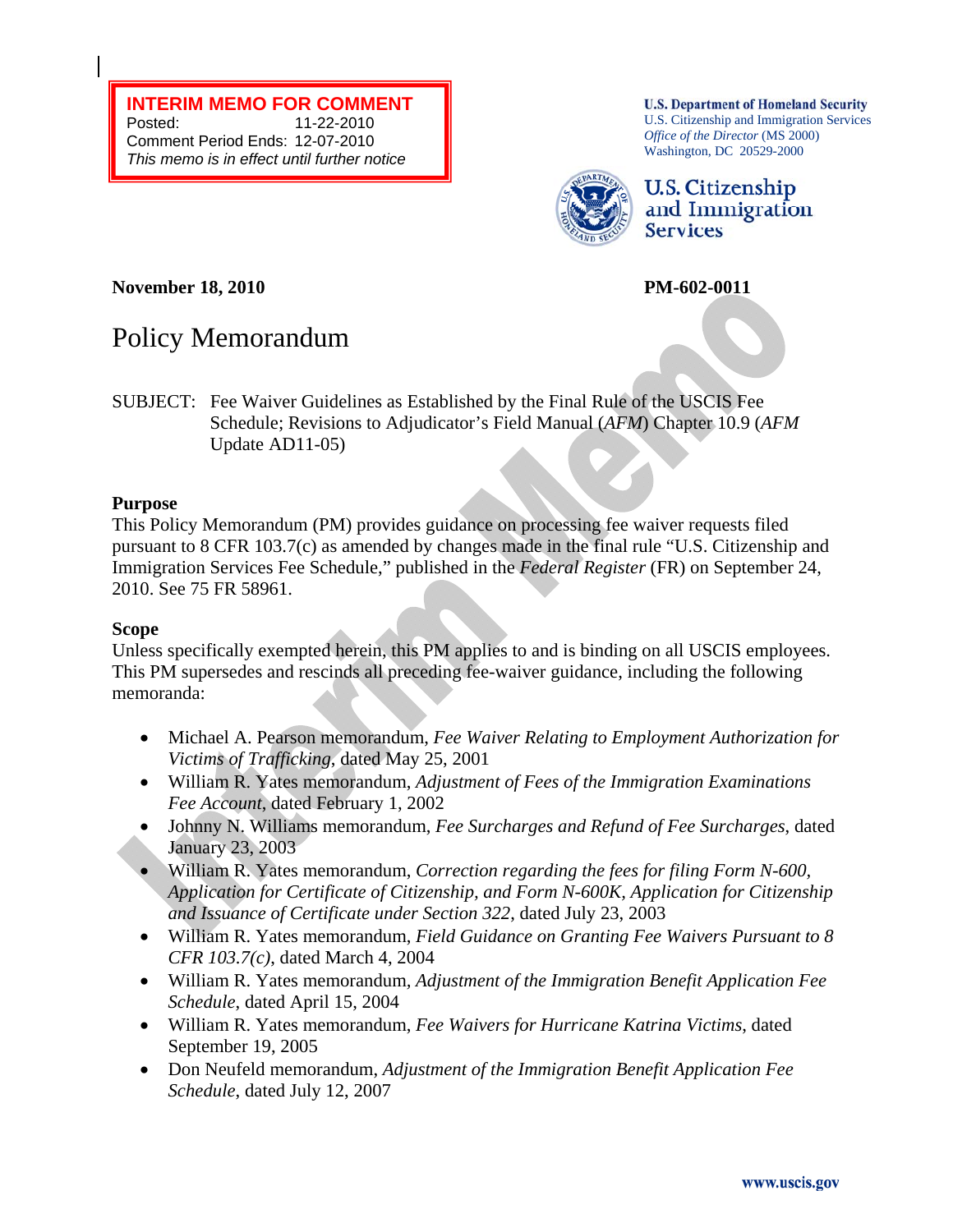- Don Neufeld memorandum, *Fee Waiver Guidelines as Established by the Final Rule of the Immigration and Naturalization Benefit Application and Petition Fee Schedule, Revisions to Adjudicators' Field Manual (AFM) Chapters 10.9(a) (AFM Update AD07-19)*, dated July 20, 2007
- Michael L. Aytes and Rendell Jones memorandum, *Fee Waivers for Victims of Southern California Wildfires*, dated November 27, 2007

#### **Authority**

This PM is issued under the authority of Title 8 CFR 103.7(c) and INA section 286(m).

#### **Background**

The final rule "U.S. Citizenship and Immigration Services Fee Schedule," effective November 23, 2010, establishes a new fee schedule for immigration-benefit requests. It also amends the regulations governing fee-waiver eligibility. USCIS has developed the new Form I-912, Request for Fee Waiver, in an effort to facilitate the fee-waiver request process. The form will become available for public use on November 23, 2010. As the use of a USCIS-published fee-waiver request form is not mandated by regulation, USCIS will continue to consider applicant-generated fee-waiver requests (i.e., those not submitted on Form I-912) that comply with 8 CFR 103.7(c).

#### **Policy**

It is USCIS policy that individuals may apply for and be granted a fee waiver for certain immigration benefits and services based on an inability to pay. Please consult the revisions to *AFM* Chapter 10.9 in this PM for the complete list of forms and services that are eligible for a fee waiver.

#### **Implementation**

USCIS released Form I-912 to provide a standard means for submitting fee-waiver requests. The form is intended to bring clarity and consistency to the fee-waiver process. The Form I-912 instructions provide applicants with guidance on properly completing Form I-912 and submitting supporting documentation. The Form I-912 instructions also give information on the methodology that USCIS uses to make a decision on a fee-waiver request. USCIS uses the same methodology whether the request is submitted on a Form I-912 or via an applicant-generated request. USCIS will continue to consider applicant-generated fee-waiver requests (i.e., those not submitted on Form I-912), but those requests must meet the criteria described in *AFM* Chapter 10.9 in order for the fee to be waived. All pending and newly submitted fee waiver requests will be reviewed under the guidelines in that chapter.

In general, fee-waiver requests will be reviewed by considering, in a step-wise fashion, whether the applicant is receiving a means-tested benefit, whether the applicant's household income level renders him or her unable to pay, or whether recent financial hardship otherwise renders him or her unable to pay. This PM also provides examples of required or acceptable supporting documentation.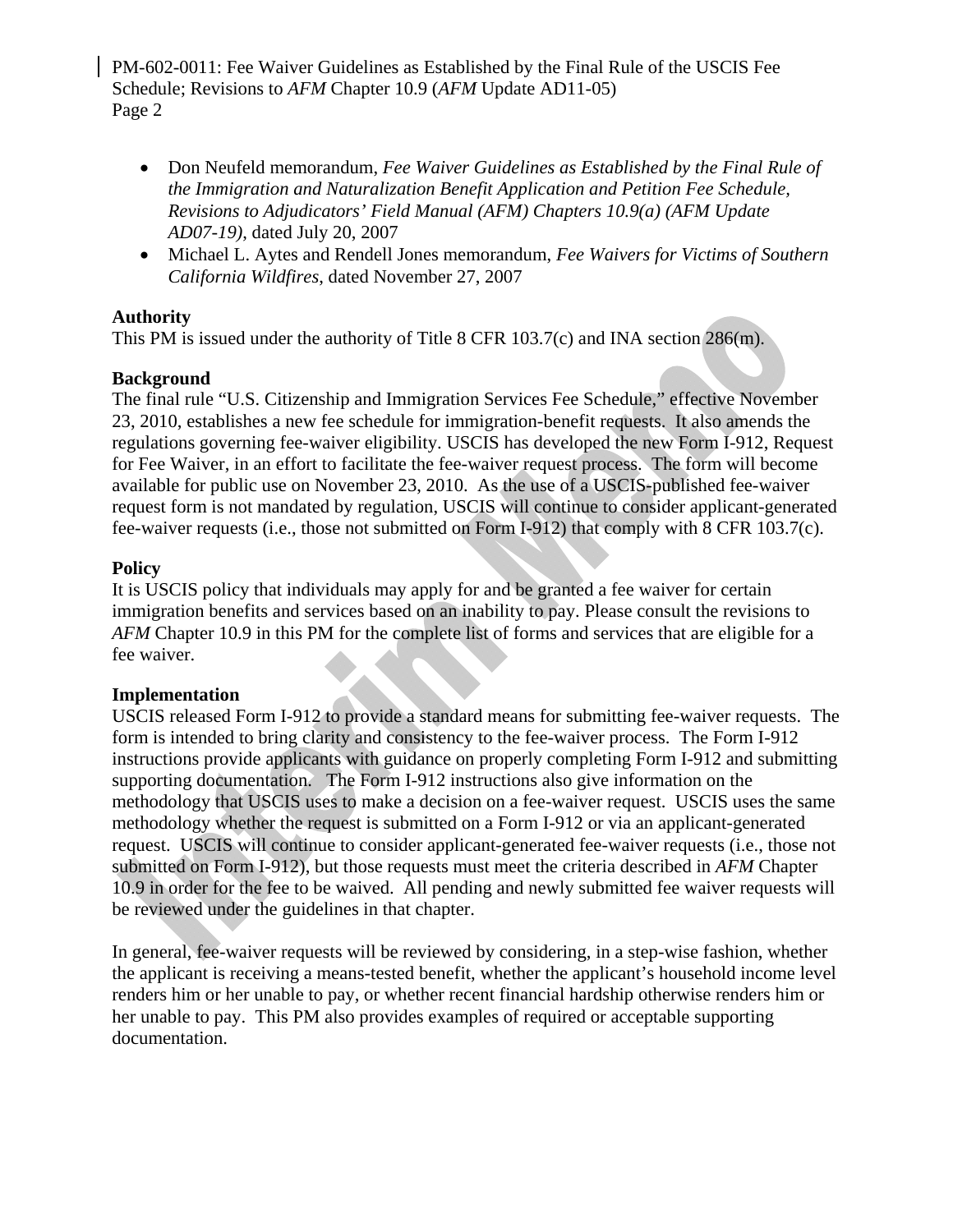#### Revisions to the *AFM*

1. Effective November 23, 2010, Chapter 10.9 of the *AFM* is revised to read:

## **10.9 Waiver of Fees.**

(a) Submission of Request. A person requesting a waiver of fees for an application, petition, appeal, motion, service or other matter may submit either a **Form I-912**, **Request for Fee Waiver**, or a written request for permission to have their immigration benefit request processed without payment of the required fee as provided in **8 CFR 103.7(c)** and this chapter. There is no fee required for filing a fee-waiver request.

(1) Applicability. These guidelines apply to filing fees for those applications, petitions, motions, and requests contained in 8 CFR 103.7(b)(1)(i) and (c).

(2) General Fee Waivers. USCIS may waive fees for the following based on an inability to pay:

- Biometrics services fee;
- Form I-90, Application to Replace Permanent Resident Card;
- Form I-191, Application for Advance Permission to Return to Unrelinquished Domicile;
- Form I-751, Petition to Remove Conditions on Residence;
- Form I-765, Application for Employment Authorization;
- Form I-817, Application for Family Unity Benefits;
- Form I-821, Application for Temporary Protected Status;
- Form I-881, Application for Suspension of Deportation or Special Rule Cancellation of Removal (Pursuant to Section 203 of Public Law 105-100  $(NACARA)$ ;
- Form N-300, Application to File Declaration of Intention;
- Form N-336, Request for a Hearing on a Decision in Naturalization Proceedings (Under Section 336 of the INA);
- Form N-400, Application for Naturalization;
- Form N-470, Application to Preserve Residence for Naturalization Purposes;
- Form N-565, Application for Replacement of Naturalization/Citizenship Document;
- Form N-600, Application for Certification of Citizenship; and
- Form N-600K, Application for Citizenship and Issuance of Certificate under Section 322.

(3) Conditional Fee Waivers. If the application or petition is not listed in paragraph (a)(2) of this chapter, USCIS may waive a fee based on an inability to pay and subject to the conditions specified: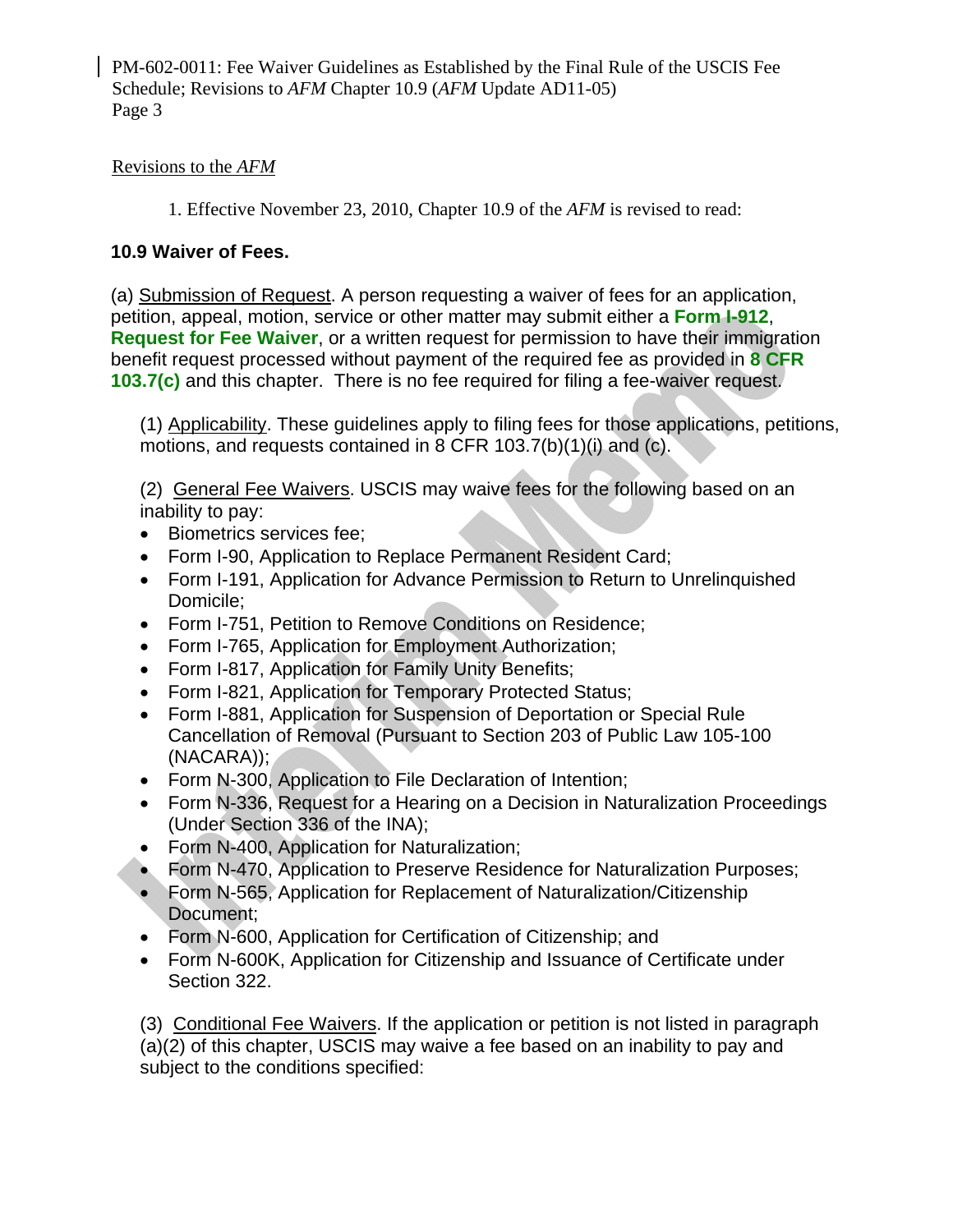- Form I-131, Application for Travel Document, only for those applying for humanitarian parole (i.e., only for persons that are applying for an Advance Parole Document under Application Type "e" or "f" in Part 2 of the Form I-131);
- Form I-192, Application for Advance Permission to Enter as Nonimmigrant for an applicant who is exempt from the public charge grounds of inadmissibility of section 212(a)(4) of the Immigration and Nationality Act (INA), either by statute or by policy;
- Form I-193, Application for Waiver for Passport and/or Visa for an applicant who is exempt from the public charge grounds of inadmissibility of section 212(a)(4) of the INA, either by statute or by policy;
- Form I-290B, Notice of Appeal or Motion, if the underlying application was fee exempt, the fee was waived, or it was eligible for a fee waiver;
- Form I-485, Application To Register Permanent Residence or Adjust Status, in the following circumstances:
	- o A "Registry" applicant filing under section 249 of the INA who has maintained continuous residence in the United States since before January 1, 1972; or
	- o The applicant is exempt from the public charge grounds of inadmissibility under section 212(a)(4) of the INA, including but not limited to the following benefits:
		- Asylees applying for adjustment of status under section 209(b) of the INA; or
		- **Applications for Special Immigrant Juveniles; or**
		- Applications under the Cuban Adjustment Act, the Haitian Refugee Immigration Fairness Act (HRIFA), and the Nicaraguan Adjustment and Central American Relief Act (NACARA), or similar provisions; or
		- **Lautenberg Parolees;**
- Form I-601, Application for Waiver of Grounds of Inadmissibility for an applicant who is exempt from the public charge grounds of inadmissibility of section 212(a)(4) of the INA.

(4) Humanitarian Fee Waivers. Based on an inability to pay, USCIS may waive any fees associated with the filing of any benefit request by a VAWA self–petitioner or under sections 101(a)(15)(T) (T visas), 101(a)(15)(U) (U visas), 106 (battered spouses of A, G, E–3, or H nonimmigrants), 240A(b)(2) (battered spouse or child of a lawful permanent resident or U.S. citizen), and 244(a)(3) (Temporary Protected Status), of the Act (as in effect on March 31, 1997). This would include filings not otherwise eligible for a fee waiver or eligible only for conditional fee waivers such as Forms I-212, I-485, I-539, and I-601.

 (5) Documentation. Whether the request is submitted on **Form I-912** or in the form of a written statement, the applicant may submit additional documentation to provide proof of his or her inability to pay. Fee-waiver requests should be decided based upon the request for a fee waiver and any additional documentation submitted in support of the fee waiver request. A fee-waiver request may be approved in the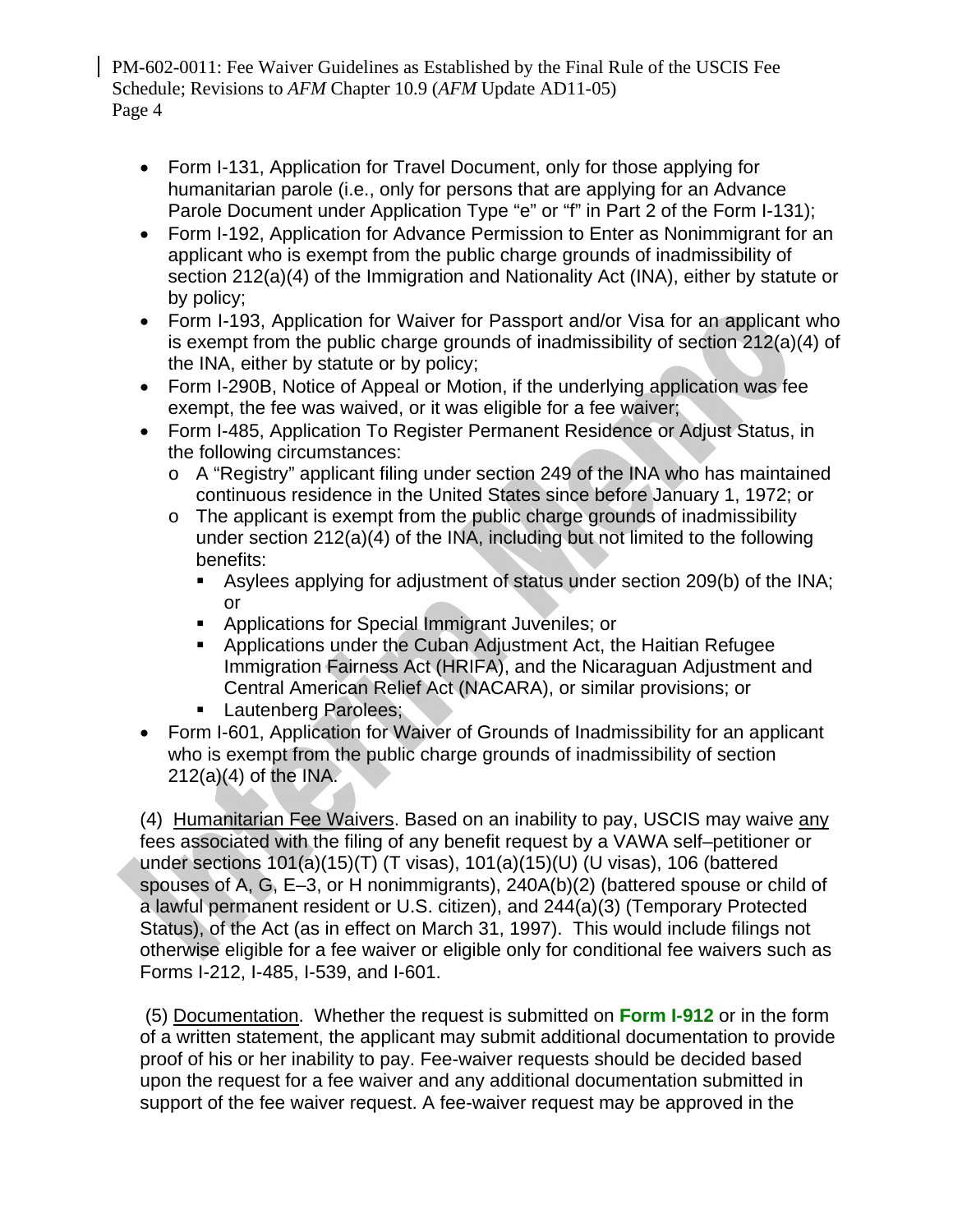absence of such additional documentation provided that the applicant's request is sufficiently detailed to substantiate his or her inability to pay the fee. If USCIS determines that the individual did not substantiate his or her inability to pay, then the fee waiver request should be denied.

(6) Submission of Both Fee and Fee Waiver Request. When a form is submitted with both the appropriate fee for the form and a fee-waiver request, the form should be processed, if otherwise acceptable, as properly filed with fee. No subsequent consideration should be given to, nor action taken on the fee-waiver request.

- (b) Review of Request.
	- (1) Inability to Pay. Each fee-waiver request is unique and should be considered on its own merits. A fee-waiver request may be granted when USCIS has determined that the individual is unable to pay the fee. Inability to pay the fee is based on the individual's overall financial picture and household situation, as may be established according to the steps and criteria described below.
	- (2) Determining Inability to Pay and Adjudicating the Fee-Waiver Request. In determining whether the individual is unable to pay the fee and should be granted a fee waiver, the USCIS employee must proceed according to the following steps and criteria:
	- Step 1. Is the individual receiving a means-tested benefit?
		- o The individual may demonstrate that he or she is receiving a "means-tested benefit." A means-tested benefit is a benefit where a person's eligibility for the benefit, or the amount of the benefit, or both, are determined on the basis of the person's income and resources, including those that may lawfully be deemed available to the person by the benefit-granting agency. Examples of means-tested benefit programs are Supplemental Nutrition Assistance Program, Medicaid, Supplemental Security Income, and Temporary Assistance of Needy Families.
		- $\circ$  To demonstrate that the individual (or the individual's spouse or the head of the household in which the individual resides) is receiving a means-tested benefit, the applicant should provide proof in the form of a letter, notice, or other official document(s) containing the name of the agency granting the benefit. The document(s) submitted must show the name of the recipient of the means-tested benefit and the name of the benefit received.
		- o If the individual provides sufficient proof of the means-tested benefit, the fee waiver will normally be approved, and no further information will be required.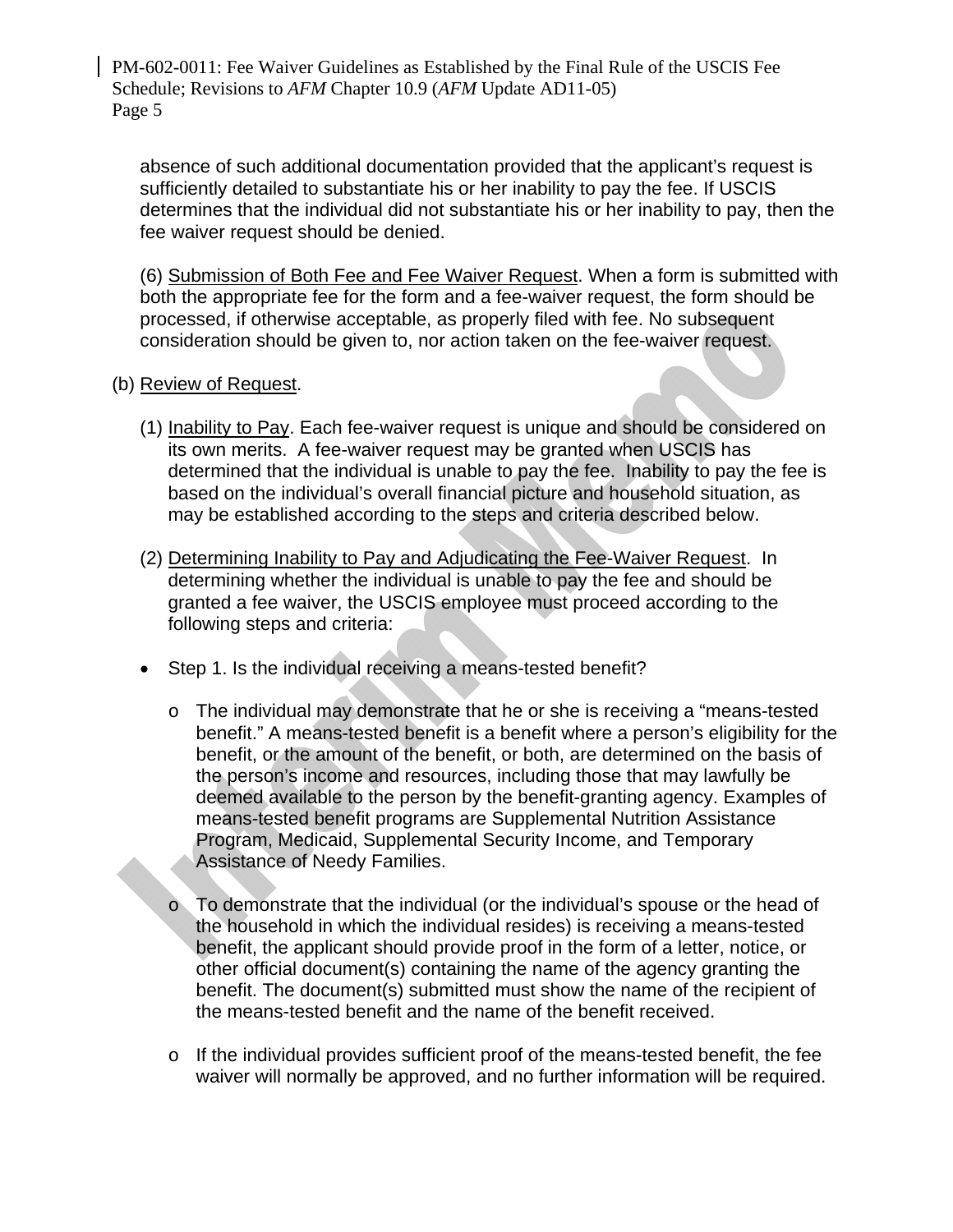- Step 2. Is the individual's household income at or below 150 percent of the Federal Poverty Guidelines at the time of filing?
	- o The individual may demonstrate that his or her household income, on which taxes were paid for the most recent tax year, is at or below 150 percent of the Federal Poverty Level as established in the most recent poverty guidelines. Those guidelines are revised annually by the Secretary of Health and Human Services and are available at [http://aspe.hhs.gov/poverty.](http://aspe.hhs.gov/poverty) For fee-waiver review purposes, a household may include an applicant, spouse, parent(s) living with the applicant, and any of the following family members:
		- An unmarried child or legal ward under 21 years of age living with the applicant;
		- An unmarried child or legal ward over 21 years of age but under 24 years of age who is a full-time student and living with the applicant when not at school; or
		- An unmarried child or legal ward for whom the applicant is the legal guardian because the individual is physically or mentally disabled to the extent that he or she cannot adequately care for him or herself and cannot establish, maintain, or re-establish his or her own household.
	- o The applicant may submit documentation as follows to demonstrate that his or her household income is at or below 150 percent of the Federal Poverty Guidelines at the time of filing:
		- Evidence of current employment or self-employment such as recent pay statements, W-2 forms, statement(s) from the individual's employer(s) on business stationery showing salary or wages paid, or income tax returns (proof of filing of a tax return).
		- Documentation establishing other financial support or subsidies such as parental support, alimony, child support, educational scholarships and fellowships, pensions, Social Security, veteran's benefits, etc. Financial support or subsidy may include monetary contributions for the payment of monthly expenses received from adult children, dependents, and other people who are living in the individual's household, etc.
		- If available, the individual's Federal tax return(s), listing the members of the household.
		- If the applicant is filing on behalf of, or as a Special Immigrant Juvenile (SIJ), the fee waiver request should be supported by one of the following forms of evidence:
			- A recent state or juvenile court order establishing dependency or custodial assignment of the SIJ; or
			- A letter from a foster care home or similar agency overseeing the SIJ's custodial placement that describes the SIJ's inability to pay; or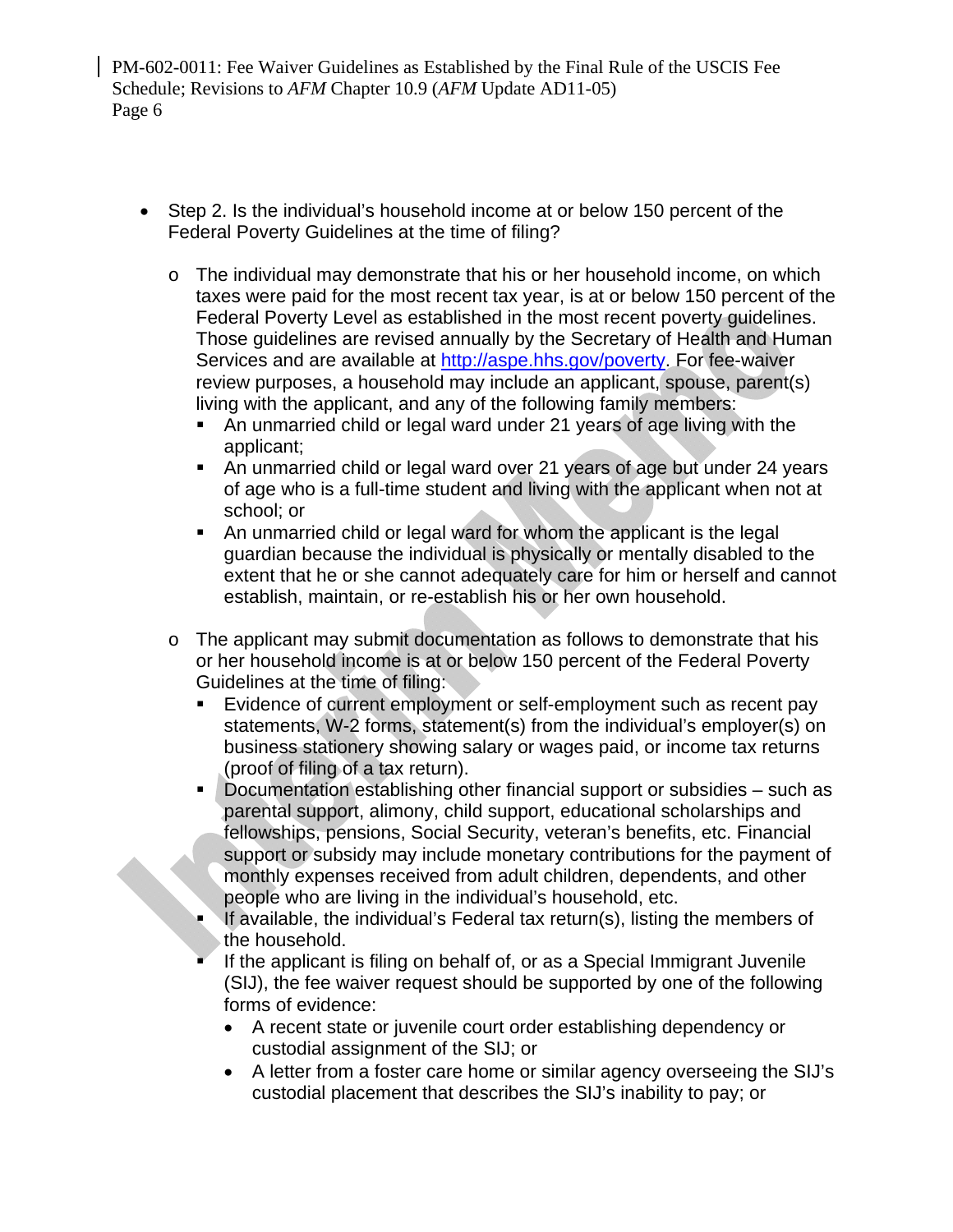- An approval notice on a Form I-797, Notice of Action, for a Form I-360, filed for the SIJ.
- o If the individual provides sufficient proof that his or her household income is at or below 150 percent of the Federal Poverty Guidelines at the time of filing, the fee waiver will normally be approved, and no further information will be required.
- Step 3. Is the individual under financial hardship, due to extraordinary expenses or other circumstances, that renders the individual unable to pay the fee?
	- $\circ$  The individual may demonstrate that he or she is under financial hardship due to extraordinary expenses or other circumstances affecting his or her financial situation to the degree that he or she is unable to pay the fee. Examples include unexpected and uninsured (or underinsured) medical bills, situations that could not normally be expected in the regular course of life events, or a medical emergency or catastrophic illness affecting the individual or the individual's dependents. If the individual is under financial hardship, the individual should demonstrate that he or she has suffered a sufficiently negative financial impact as a result of this hardship in a reasonably recent period preceding the filing of the fee-waiver request so as to render the applicant's income during that period insufficient to pay the fee.
	- o The applicant may submit documentation as follows to demonstrate that he or she is under financial hardship that renders him or her unable to pay the fee:
		- Documentation of all assets owned, possessed, or controlled by the individual and by his or her dependents. Assets include real estate, property, cash, checking and savings accounts, stocks, bonds, and annuities (except for pension plans and Individual Retirement Accounts (IRAs)).
		- Documentation concerning liabilities and expenses owed by the individual and his or her dependents, and any other expenses for which the individual is responsible. Liabilities and expenses include the cost of rent, mortgages, lease, the average monthly cost of food, utilities, child care and elder care, medical expenses, any tuition costs, commuting costs, and monthly payments of any lawful debts.
		- If the applicant cannot provide evidence of income, he or she should provide a description of the financial hardship and why he or she cannot provide any evidence of income. Affidavits from churches and other community-based organizations indicating that the applicant is currently receiving some benefit from that entity may be used as evidence of income.